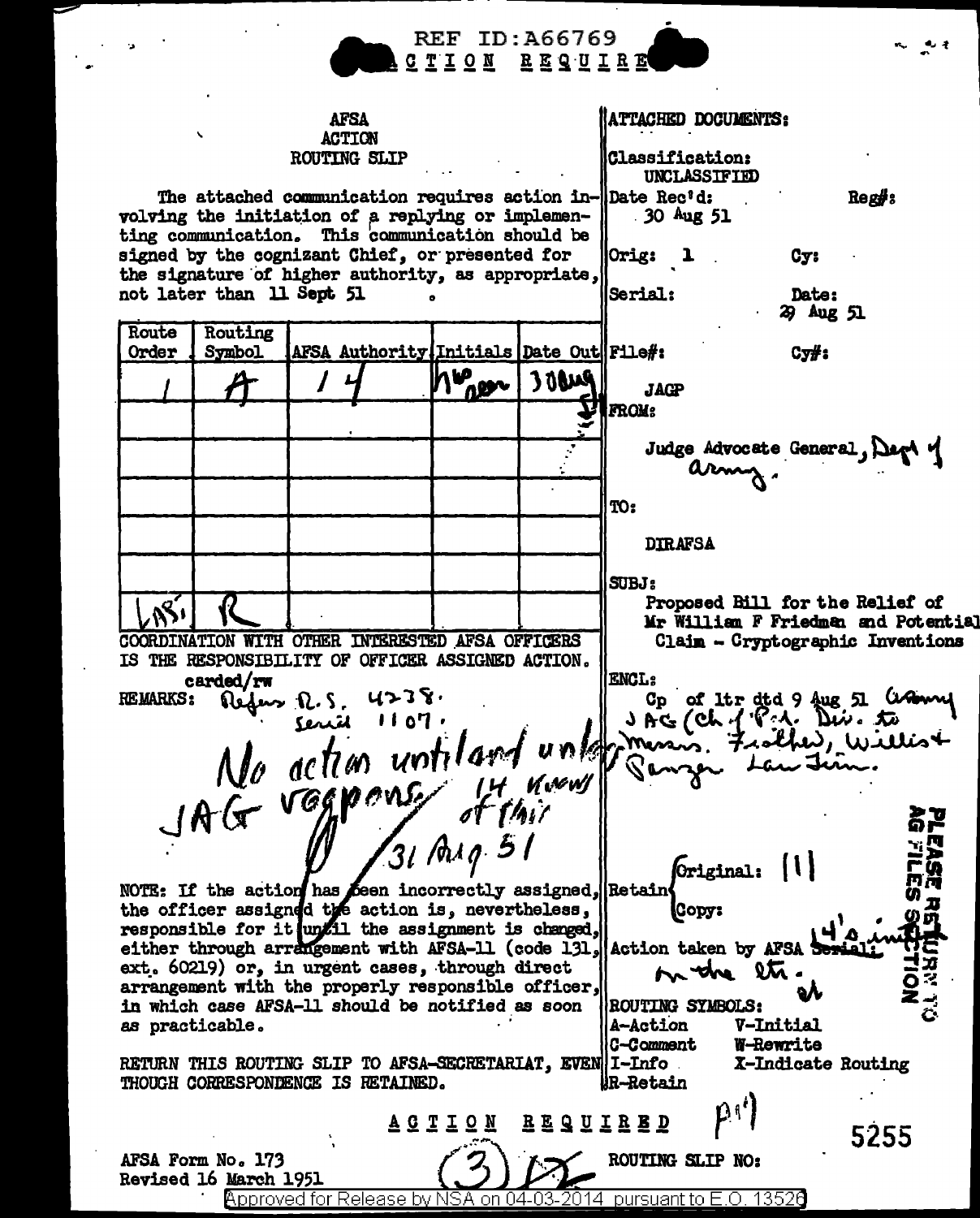

**• REF ID: A66769<br>• DEPARTMENT OF THE ARMY<br>• OFFICE OF THE JUDGE ADVOCATE GENERA**<br>• WASHINGTON 25, D.C. DEPARTMENT OF THE ARMY OFFICE OF THE JUDGE ADVOCATE GENERAL WASHINGTON 25, D.C.

**29 AUG 1997** 

SUBJECT: Proposed Bill for the Relief of Mr. William F. Friedman and Potential Claim - Cryptographic Inventions

TO: Director, Armed Forces Security Agency<br>Washington 25, D. C.

 $20.1197$ l~ This ·office received the communication of'· *2j* July 1951 from your office subject as above, recommending that a reply in this matter be made to Mr. Friedman's attorneys, Messrs. Fischer, Willis and Panzer, substantially as outlined in paragraph  $\tilde{4}$  of letter to your office from this office dated 5 July 1951. In view of the foregoing, this office communicated with Mr. In view of the foregoing, this office communicated with Mr. Friedman's attorneys, by letter dated 9 August 1951, copy of which is enclosed, for your information and.guidance. It will be noted that in this letter the attorneys were informed that it is the policy of the Department of Defense not to express its views to private individuals with regard to the proposed introduction of legislation, or with respect to the desirability or undesirability of passage of proposed legislation, except upon call from a committee of the Congress.

2. Careful reconsideration has been given this matter since addressing the above mentioned communication of 9 August 1951 to Mr. Friedman's attorneys. As a result, it has been concluded insofar as this office is concerned that, inasmuch as a bill for Mr. Friedman's relief may never be presented to the Congress and hence there would be no need in this connection for the results of the extended investigation requested in the letter of 5 July 1951 from this office, completion of this investigation is unnecessary unless and until a bill is actually presented to the Congress.

3. Your office will be informed promptly if and when this office receives information that any bill on Mr. Friedman's behalf has been presented, or should there be any other important developnent in this matter.

FOR THE JUDGE ADVOCATE GENERAL:

WILLARD J. MODGES, JA.<br>Lieutenant Colonel, JAGC Chief, Patents Division

1 Incl Copy 1tr 9 Aug 51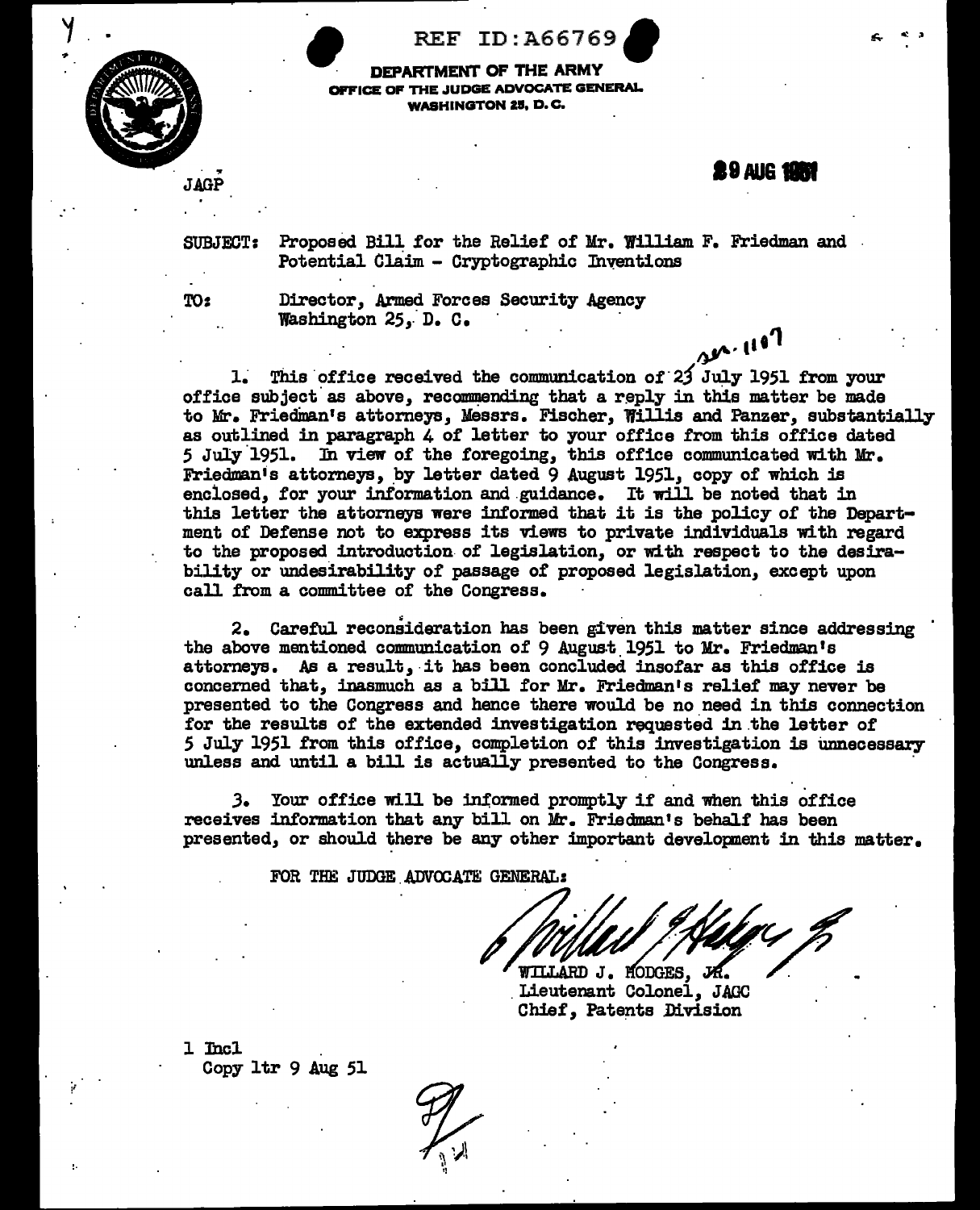

**REF ID: A66769** 

9 Aug 1951

Mossrs Fischer, Willis and Panzer Dupont Circle Building Washington 6, D C.

ATTERIION Mr Henry G. Pischer

Proposed Bill for the Reliaf of re Mr William F Friedman

Gentlemen.

Reference is made to your previous correspondence with the Office of the Secretary of Defense and the Department of the Army and to the conferences with cartain representatives of the Office of the Chief Signal Officer, The Army Security Agency and this office relative to the proposed bill for the relief of your client. Mr William F Friedman, Chief, Technical Division, Armed Forces Security Agency, relating to his inventions in the field of crypto-The proposed bill is set forth on page 9 of your letter of graphy 21 August 1950 to Major James R Mills, formerly Chief of this Division

As you were informed by letter of 6 April 1950, this office was designated on behalf of the Department of Defense as the agency to which full presentation of this matter should be made, together with the authority to ascertain and inform you of the attitude of the Department of Defense relative to this matter

The proposed bill provides for compansation to Mr Friedman in connection with cartain of his patented and unpatented investions in the field of cryptography, which have been or still are being held in secrecy for military security reasons As to all of the inventions involved, the United States has at least a royalty-free non-exclusive lisense It is stated that Mr. Friedman's request for compansation as covered by the proposed bill is predicated upon the alleged damage suffered by Mr Friedman with respect to such rights as he may still have in the inventions in question, as a result of the placement of the inventions under secrecy restrictions

With respect to your request that you be informed on Mr Friedman's behalf as to whether the Department of Defense has any objection to the introduction of the proposed bill to the Congress for

COPY